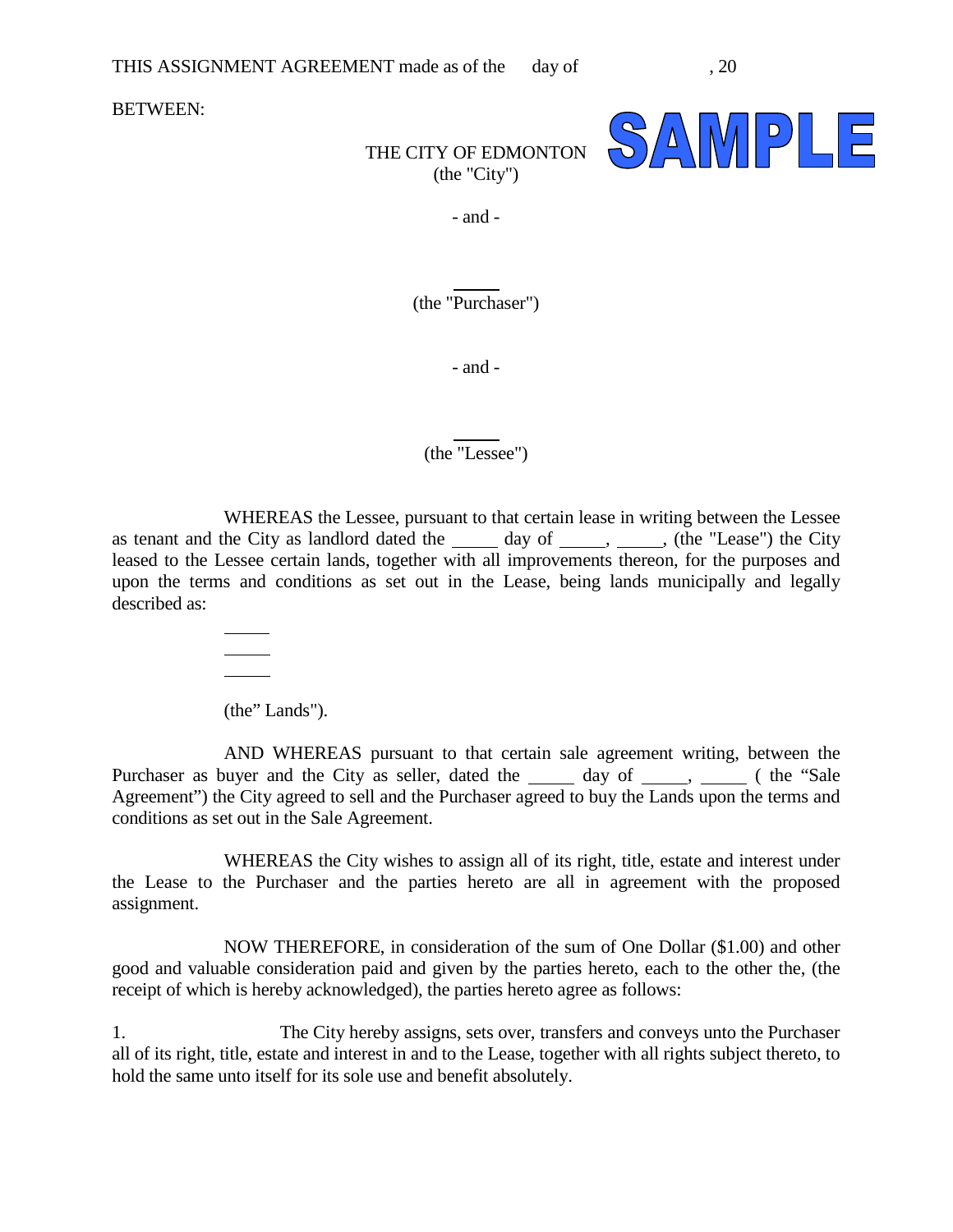

2. The assignment of the Lease as contemplated herein, shall be deemed to operate as of the  $\qquad \qquad$  day of  $\qquad \qquad$ ,  $\qquad$  (the "Closing Date"), or any other such date as agreed to in writing by the City and the Purchaser.

3. The Purchaser covenants and agrees with the Lessee that it will be bound by, and observe and perform all of the terms and conditions, the responsibility and liability for which is the City's, as set forth in the Lease to the same extent as if it were named a party thereto in the place and stead of the City.

4. The Lessee, by execution hereof, hereby accepts the Purchaser as a party to the said Lease in the place and stead of the City and accordingly, the parties hereto do mutually covenant and agree that from and after the date of this Agreement the said Lease shall continue in full force and effect with the Purchaser being substituted as a party thereto in the place and stead of the City.

5. The address of the Purchaser for notices under the said Lease until changed in accordance with the provisions of the said Lease shall be:

6. This Agreement shall enure to the benefit of and be binding upon the City, the Purchaser and the Lessee and their respective heirs, executors, administrators, successors and assigns.

IN WITNESS WHEREOF the parties hereto have executed this Agreement as of the day and year first above written.

AS TO FORM: Development

 $\overline{a}$  $\overline{a}$ l

APPROVED: THE CITY OF EDMONTON, as Represented by the Manager of the Real Estate and Housing, Sustainable

As to Content

| Per: |       |                          |  |  |
|------|-------|--------------------------|--|--|
|      | --- - | $\overline{\phantom{a}}$ |  |  |

Walter Trocenko (seal here)

WITNESS:\_\_\_\_\_\_\_\_\_\_\_\_\_\_\_\_\_\_\_\_\_\_\_\_\_\_ TENANT:\_\_\_\_\_\_\_\_\_\_\_\_\_\_\_\_\_\_\_\_\_\_\_\_\_\_\_

WITNESS: TENANT:

Jan./00 M-402ma/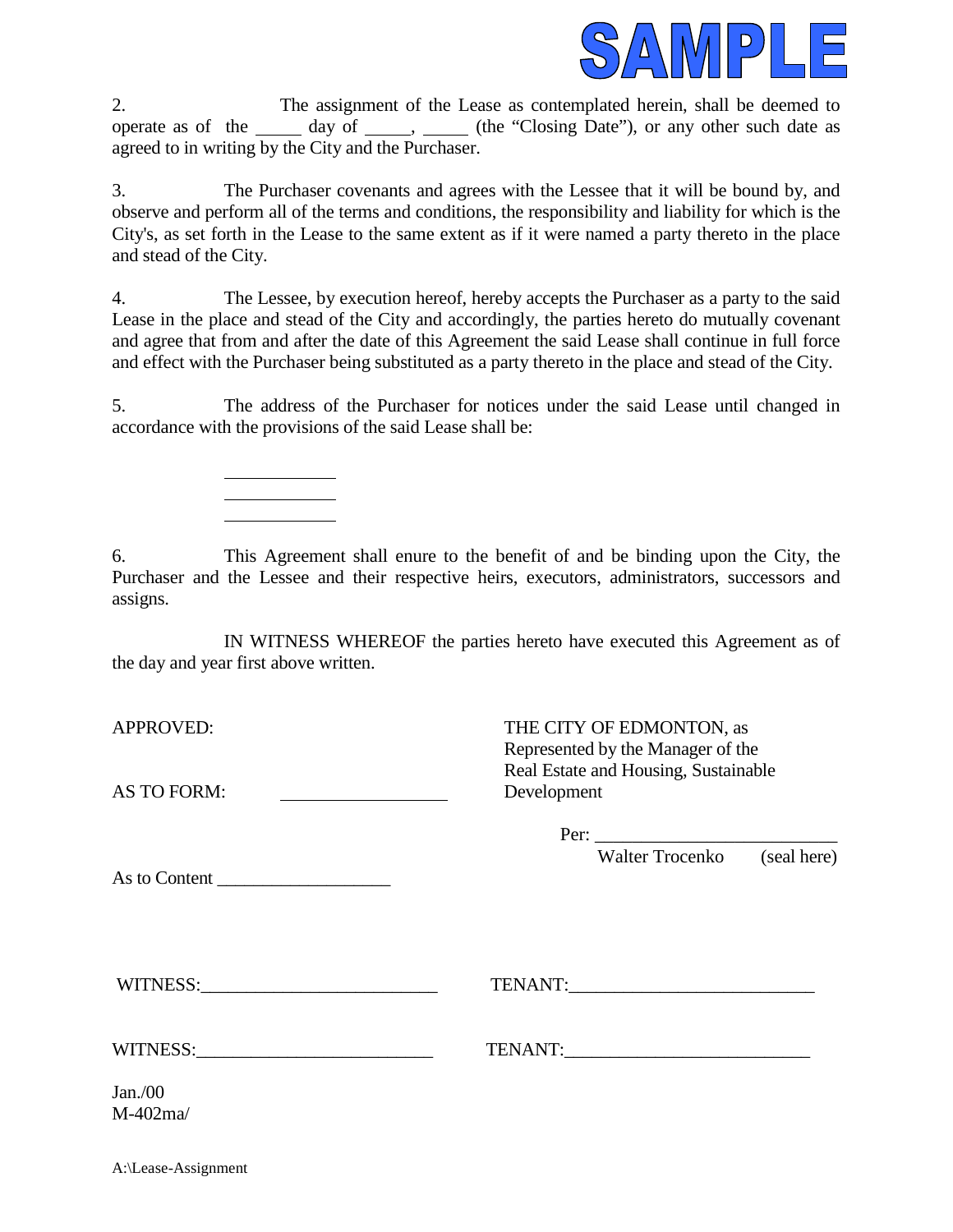

## AFFIDAVIT OF EXECUTION

CANADA I,<br>OVINCE OF ALBERTA of the City of Edmonton, PROVINCE OF ALBERTA<br>TO WIT

in the Province of Alberta MAKE OATH AND SAY:

1. THAT I was personally present and did see \_\_\_\_\_, named in the within instrument, who <u>secure</u> personally known to me to be the person(s) named therein, duly sign and execute the same for the purpose named therein;

2. THAT the same was executed at the City of Edmonton, in the Province of Alberta, and that I am the subscribing witness thereto;

3. THAT I know the said \_\_\_\_\_\_ and \_\_\_\_\_\_ in my belief of the full age of eighteen (18) years.

SWORN BEFORE ME at the City of Edmonton in the Province of Alberta<br>this day of A.D. 2011

**WITNESS** 

-------------------------------------------

A Commissioner for Oaths in and for the Province of Alberta Commission expires

M-583me